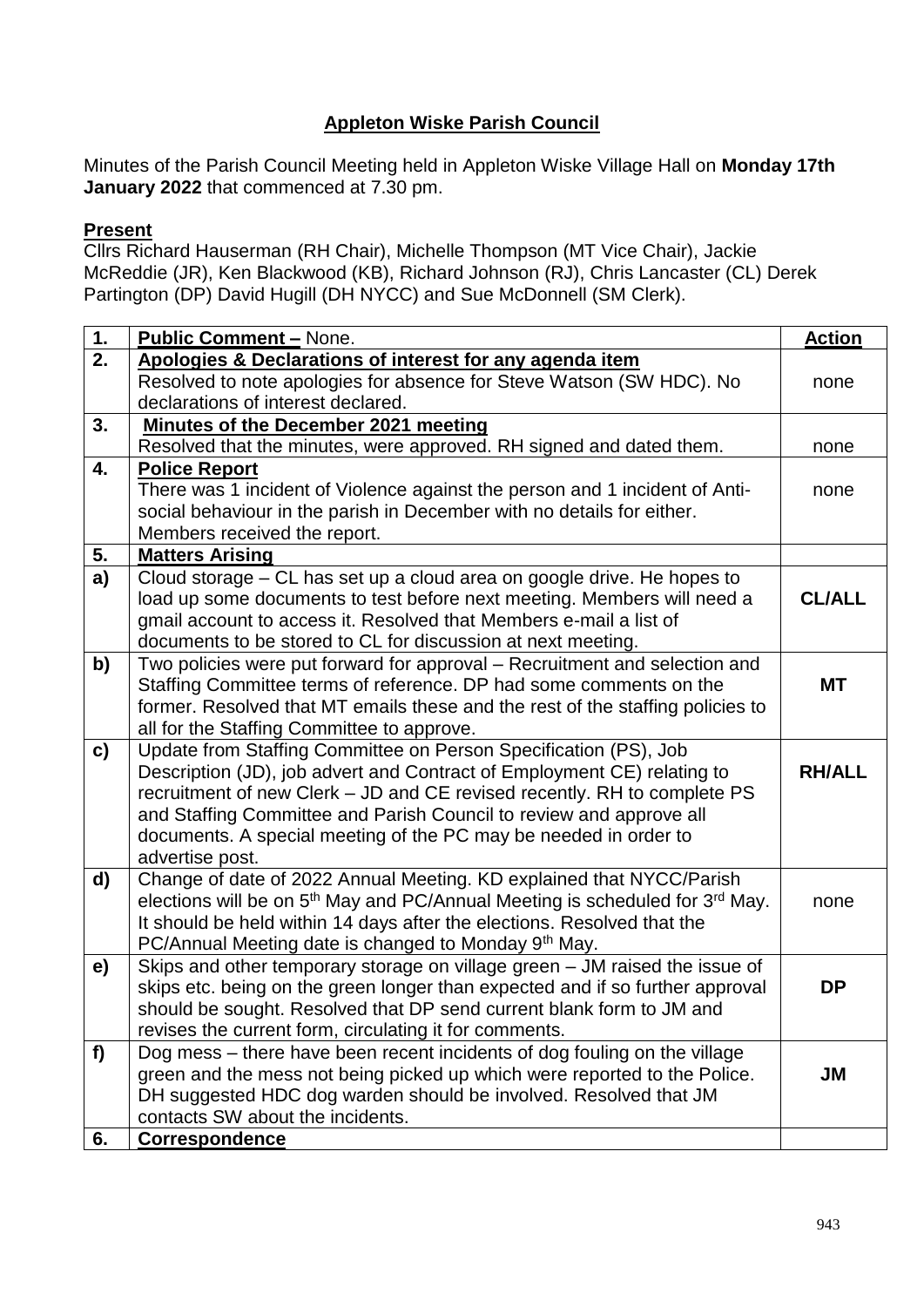| a)           | Letter received from HDC confirming that the PC will be notified of Band D                                                                           |                 |                 |                   | none      |  |  |
|--------------|------------------------------------------------------------------------------------------------------------------------------------------------------|-----------------|-----------------|-------------------|-----------|--|--|
|              | base for 2022/23 Precept after 15 <sup>th</sup> January. SM confirmed nothing had been                                                               |                 |                 |                   |           |  |  |
| 7.           | received yet.<br><b>Planning Matters</b>                                                                                                             |                 |                 |                   |           |  |  |
| a)           | Revised application for previously approved application 21/00319/FUL.                                                                                |                 |                 |                   |           |  |  |
|              | Revision of internal alterations for a larger kitchen extension. Replace                                                                             |                 |                 |                   |           |  |  |
|              | approved flat roof system with pitched roof. Prospect Lodge - new ref no                                                                             |                 |                 |                   |           |  |  |
|              | 21/02904/FUL. Resolved that Members had no observations.                                                                                             |                 |                 |                   |           |  |  |
| 8.           | <b>Financial Matters</b>                                                                                                                             |                 |                 |                   |           |  |  |
| a)           | Resolved to pay the following electronically:                                                                                                        |                 |                 |                   |           |  |  |
|              |                                                                                                                                                      | <b>NET</b><br>£ | <b>VAT</b><br>£ | <b>TOTAL</b><br>£ | <b>SM</b> |  |  |
|              | Clerk salary Oct - Dec 21                                                                                                                            | 387.46          | 0               | 387.46            |           |  |  |
|              | Reimburse clerk for printer paper                                                                                                                    | 3.90            | $\overline{0}$  | 3.90              |           |  |  |
|              | HMRC for clerk's tax                                                                                                                                 | 96.80           | 0               | 96.80             |           |  |  |
|              | Design-art - renewal e-mail domain                                                                                                                   | 20.00           | $\overline{0}$  | 20.00             |           |  |  |
|              | Village hall rent for Dec meeting                                                                                                                    | 5.00            | $\mathbf 0$     | 5.00              |           |  |  |
|              | Reimburse KB for defibrillator pads                                                                                                                  | 43.90           | 8.78            | 52.68             |           |  |  |
|              | Beacon pole for Queens Jubilee                                                                                                                       | 40.00           | 0               | 40.00             |           |  |  |
|              | Reimburse MT for litter pickers                                                                                                                      | 30.54           | 6.11            | 36.65             |           |  |  |
| b)           | Renewal of Zoom subscription discussed. Northallerton Rotary have own<br>subscription -don't wish to share ours. Resolved to cancel Zoom             |                 |                 |                   |           |  |  |
|              | subscription.                                                                                                                                        |                 |                 |                   |           |  |  |
| $\mathbf{c}$ | Retrospective approval agreed for CL to attend YLCA online course on                                                                                 |                 |                 |                   |           |  |  |
| d)           | clerk's duties. Resolved to pay invoice £22.50 in February.                                                                                          |                 |                 |                   |           |  |  |
|              | Queen's Jubilee activities - MT reported she is pulling everything together<br>for a meeting next week. Resolved that KB purchase beacon pole.       |                 |                 |                   |           |  |  |
| <u>e)</u>    | Income received £200 from M D Mobility for newsletter sponsorship.                                                                                   |                 |                 |                   |           |  |  |
| f            | Bus shelter shelving – the Parish Council wish to record their thanks for the                                                                        |                 |                 |                   |           |  |  |
|              | excellent work to all the team involved. The new shelving is a great                                                                                 |                 |                 |                   |           |  |  |
|              | improvement. Resolved that SM makes a note in accounts under funds of                                                                                |                 |                 |                   |           |  |  |
|              | CIL monies received and that bus shelter shelving is funded from CIL                                                                                 |                 |                 |                   |           |  |  |
|              | monies received.                                                                                                                                     |                 |                 |                   |           |  |  |
| 9.           | <b>Reports from Representatives</b>                                                                                                                  |                 |                 |                   |           |  |  |
| a)           | RH reported he had attended the NYCC online meeting on 11 January. It                                                                                |                 |                 |                   |           |  |  |
|              | was proposed that NYCC adopt the 12 step process for achieving 20's                                                                                  |                 |                 |                   |           |  |  |
|              | Plenty. DH also attended and has the impression that NYCC would rather<br>not grant it unless average vehicle speeds are over 24 mph. RH said it had |                 |                 |                   |           |  |  |
|              | made an improvement in places where 20's Plenty implemented. Resolved                                                                                |                 |                 |                   |           |  |  |
|              | that RH and CL continue to look into the process on PC's behalf.                                                                                     |                 |                 |                   |           |  |  |
| 10.          | Items for information or next month's agenda                                                                                                         |                 |                 |                   |           |  |  |
| a)           | KB reported that the new guardian for the defibrillator had been registered                                                                          |                 |                 |                   |           |  |  |
|              | and that the guardian will now undertake regular monthly checks.                                                                                     |                 |                 |                   | none      |  |  |
| b)           | DH reported on the Bilsdale TV Mast. Arquiva the company involved have                                                                               |                 |                 |                   |           |  |  |
|              | requested that people who still have no TV signal phone their helpline to                                                                            |                 |                 |                   |           |  |  |
|              | inform them and they will arrange to point their aerials to another mast.                                                                            |                 |                 |                   |           |  |  |
|              | Helpline phone number is 0800 121 4828.                                                                                                              |                 |                 |                   |           |  |  |